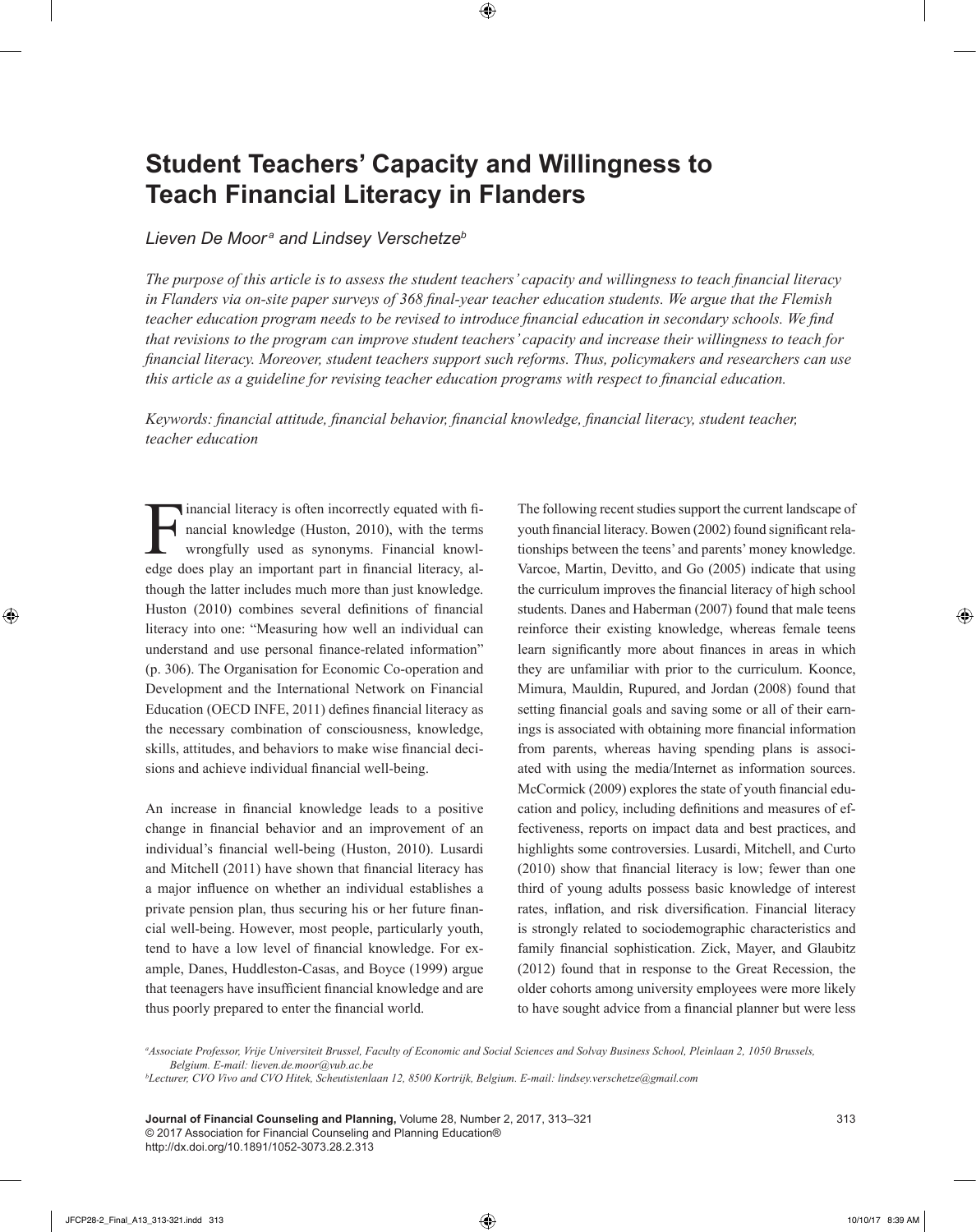likely to have increased time spent educating themselves about financial topics. Older cohorts were also less likely to be saving more for retirement and more likely to be delaying retirement compared to the youngest cohort. The youngest cohort members were relatively more likely to be confident that they will have sufficient funds to live comfortably after retirement. Older cohorts responded to the Great Recession by seeking safety for their retirement assets, and they resigned themselves to working longer before retirement. Kim and Chatterjee (2013) reveal that childhood financial socialization experiences are positively associated with the beneficial financial practices and financial asset ownership of respondents in young adulthood. However, financial outcomes were found to vary by types of parental socialization. Respondents who owned bank accounts and had their spending monitored by parents in childhood were more likely to own financial assets and had more positive attitudes toward personal finance as young adults. Friedline (2014) found that when savings accounts are opened in the children's names earlier in life, either independently from and or simultaneously with accounts in which parents save on children's behalf, this generates a positive effect on the latter young adults' savings account ownership; however, only children's savings account ownership was significantly related to savings accumulation. Mimura, Koonce, Plunkett, and Pleskus (2015) suggest that personal financial information obtained from parents is positively associated with levels of financial knowledge and financial practices, and information obtained from other family members and college courses was positively associated with better financial practices. The findings suggest that parents and college personal finance courses may serve as positive inputs for financial socialization among young adults regardless of their demographic backgrounds.

Moreover, Denhart (2013) notes that because two-thirds of U.S. students who graduate from college have student loan debt, amounting to nearly \$27,000 on average, an increasing number of young people are handicapped with longterm repayment difficulties. Debt costs young people time in their savings potential, thus delaying or preventing their ability to buy a home, start a family, open a small business, or access capital.

The following recent studies provide additional insights into young adults' debt behavior. Hayhoe, Leach, Allen, and Edwards (2005) found that attitudes toward credit, money beliefs and behavior, and imagined conversations with parents about credit and debt differ between students with and without credit cards. Jones (2005) found that the majority of incoming college freshmen have already access to credit or have acquired debt. However, most of the students know little about credit, and credit knowledge was not significantly related to debt levels or access to credit/charge cards. Dilworth, Chenoweth, and Engelbrecht (2000) found that parents and their children hold different ideas about financial planning and, specifically, goal setting. An unexpected emphasis on savings was observed among college students, whereas both parents and students de-emphasized debt reduction in their responses. Cha and Weagley (2002) examined which factors influence the decision to borrow and the amount of borrowing for higher education. Current income and asset holdings have generally negative impacts on higher education debt, whereas expected future income increase amounts borrowed. Total grants received have a negative influence on amount borrowed, but a positive influence on the participation decision. Goetz, Mimura, Desai, and Cude (2008) found that students who initially had Helping Outstanding Pupils Educationally (HOPE) Scholarships but lost them are less likely to use recommended financial management practices and have higher credit card as well as student loan debt than students who retained HOPE Scholarships. Kim, Chatterjee, and Kim (2012) indicate that age, gender, race, and work status are associated with the debt burden of young adults. Conversely, closeness to mother and communication, parental resources, and human capital attainment are negatively associated with borrowing behavior. Archuleta, Dale, and Spann (2013) studied the influence of debt on student financial anxiety and found that financial satisfaction, student loans, and gender are associated with financial anxiety. Lim, Heckman, Letkiewicz, and Montalto (2014) found that college students who have had a financial education course, have larger current student loan debt, experience higher levels of financial stress, and have high financial self-efficacy tend to seek help from professionals. Britt, Canale, Fernatt, Stutz, and Tibbetts (2015) found that students more likely to experience financial stress include freshmen, those with low perceived mastery and net worth, and those with median student loan debt as compared to those with no student loan debt.

Young people must be prepared to face a range of financial situations that will influence their future well-being. Consequently, it is important to find a way to improve their financial knowledge at an early stage. One such way is to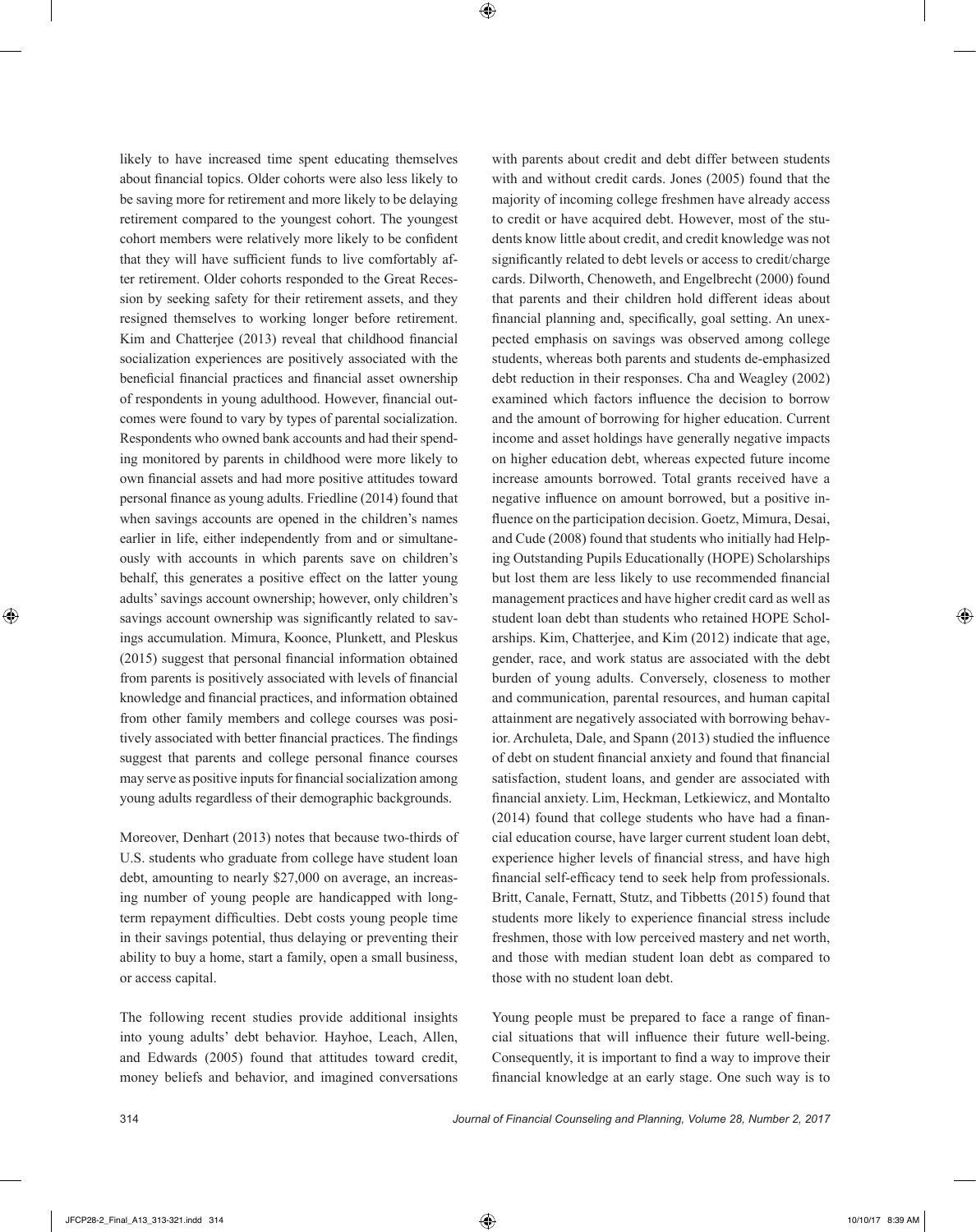teach them about personal finance which requires teachers who are able and willing to do so. In Belgium, the regional authorities are responsible for educational policy. Flanders is the Dutch-speaking regional authority in the northern part of Belgium. The purpose of this article is to assess the student teachers' capacity and willingness to teach financial literacy in Flanders via on-site paper surveys of 368 final-year teacher education students. The contribution of this article is that policymakers and researchers can use this article as a guideline for revising teacher education programs with respect to financial education.

# **Literature Review and Research Questions** *Financial Education*

McCormick (2009) argues that providing financial education through schools offers several advantages. For example, it can reach all young people, whereas financial education within the family is highly dependent on socioeconomic factors. Several studies focus on the influence of parental factors on the financial socialization of their children (Bowen, 2002; Dilworth et al., 2000; Friedline, 2014; Kim & Chatterjee, 2013; Mimura et al., 2015). The OECD (2005) contends that "financial education should start at school and people should be educated about financial matters as early as possible in their lives" (p. 3). The OECD considers the financial education of youth a priority and has called for its timely introduction at school. Way and Holden (2009) also argue that financial education has moved from a largely private concern to a national public policy issue. The Flemish government has decided that, from 2010 onward, financial education should be part of secondary education goals (Vlaams Ministerie van Onderwijs en Vorming, Agentschap voor Kwaliteitszorg in Onderwijs en Vorming, 2010; Vlaamse Jeugdraad, 2009). However, if one looks at the current educational goals for Flanders in general, it is hard to find specific goals concerning financial education. Flemish policy on secondary education contains seven cross-curricular goals, including "socioeconomic community." Within this context, one educational goal states that students should be able to manage their own personal budget, suggesting that financial education is only a very small part of the curriculum.

# *Teacher Preparedness*

Despite the growing emphasis on financial education, little attention has been paid to understanding the characteristics and needs of teachers, who are pivotal to the implementation and success of financial education. One should ask whether

teachers themselves are sufficiently financially literate to teach personal finance. The educational goals identified as part of Flemish teacher training for secondary schools are divided into 10 contexts, the last of which states that a teacher must be able to develop topical themes and adopt a critical attitude toward five domains (Vlaamse Regering, 2008), one of which concerns socioeconomics. Although student teachers must have basic financial knowledge, there are no specific content goals that student teachers must obtain. To illustrate, based on a large-scale survey of U.S. K-12 teachers, Way and Holden (2009) report that, on average, 39% of teachers consider themselves unable to teach financial literacy, with more than half unsuited to teach more technical topics, for example, risk management and insurance. These U.S. teachers indicate that they feel too insecure, in terms of both knowledge and pedagogy, to teach the subject matter. The authors of this paper assume that this sentiment is widely held around the world.

The result of this real or perceived inadequacy is that only a very limited group of teachers teach financial literacy, a reality that is all the more striking given that 89% of teachers recognize the importance of financial education and think that students should complete a course or pass a test on financial literacy during their secondary education.

#### *Financial Literacy*

If one wants to measure financial literacy as a proxy for the capacity to teach personal finance, it is clear that both attitudes and behaviors are of great importance in addition to financial knowledge. This study does not confuse financial literacy with financial knowledge but rather takes a broader approach inspired by the OECD INFE's (2011) definition of financial literacy, the definition articulated in Huston's (2010) meta-analysis and the closely related concept of financial capability (Xiao & O'Neill, 2016).

This article focuses on three main interrelated aspects of financial literacy: financial knowledge, financial attitudes, and financial behaviors. Moreover, consistent with the OECD INFE's (2011) definition of financial literacy, this study also explores whether student teachers are conscious of their own level of financial understanding. Our approach does not investigate the "skill" dimension. Rather, this study characterizes the capabilities and willingness of student teachers to teach financial literacy and pinpoints the implications for student teachers' education.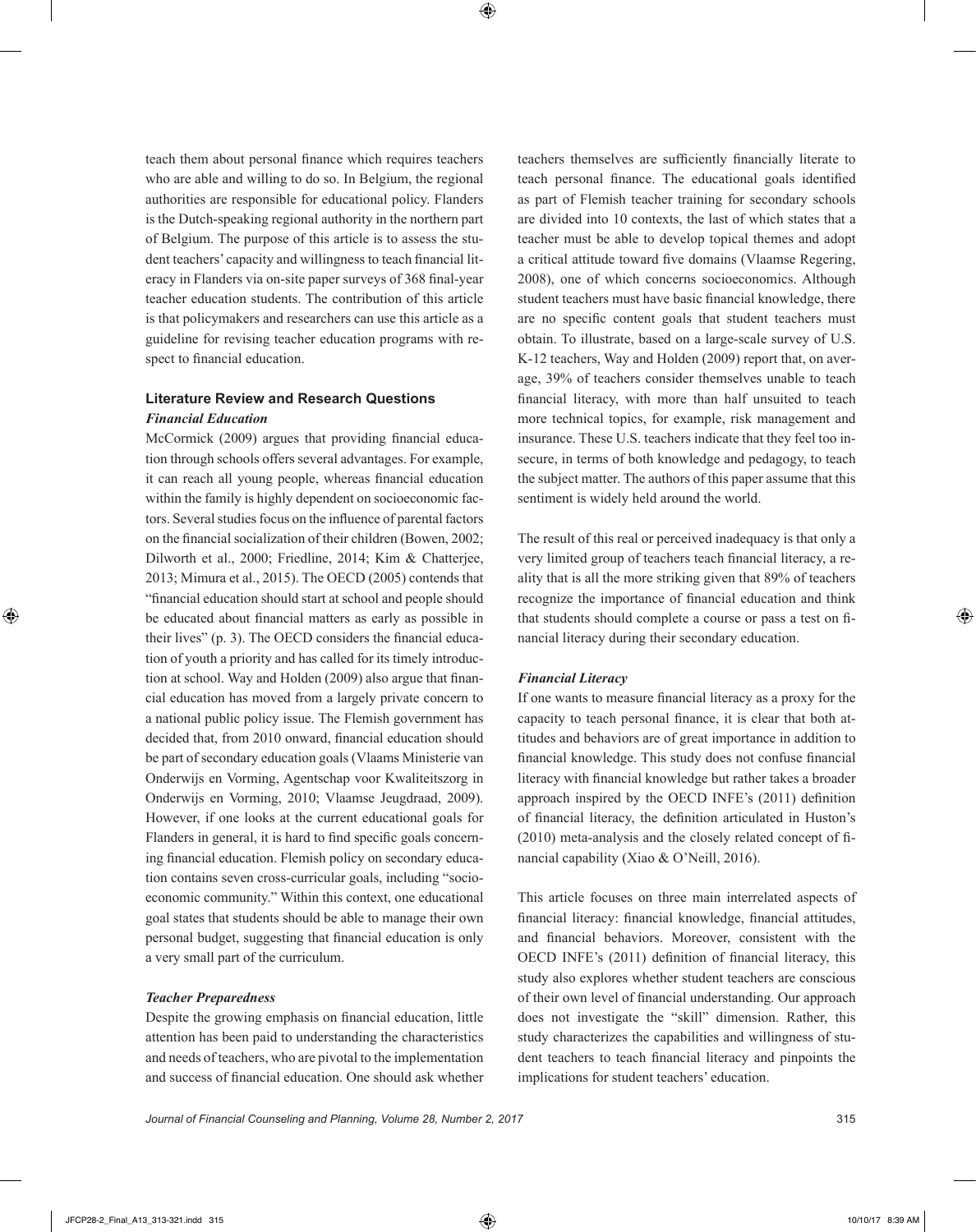## *Research Questions*

Four research questions guide this study:

- RQ1: Do student teachers have adequate financial knowledge to teach financial literacy?
- RQ2: Do student teachers have adequate financial attitudes and behaviors to teach financial literacy?
- RQ3: Are student teachers willing to teach financial literacy?
- RQ4: Do student teachers support the implications of incorporating financial education into the teacher education program?

# **Method**

#### *Data*

Data for the study were collected via on-site paper surveys of 368 final-year teacher education students who expressed their willingness to participate in the study. They were chosen from among the secondary teacher training programs of eight Flemish colleges located in the Dutch-speaking northern part of Belgium. During a separate visit in 2014 to each college, the final-year students were gathered in one classroom to complete the paper survey. All present students completed the survey.

#### *Instrument*

In the survey instrument, financial knowledge was evaluated based on 14 questions covering eight themes ("wages and income," "savings," "debt management," "investment," "credit," "insurance," "budget management," and "fraud and scams"). The 14 questions were based on the OECD INFE (2011) survey. The study questionnaire also contained questions, on a 5-point scale, which assessed the financial attitude of student teachers. The students were asked to declare if they disagreed or agreed with several statements about the importance of using money. These questions were based on the work of the OECD INFE (2011) and Sohn, Joo, Grable, Lee, and Kim (2012). The questions assessing the financial behavior of the respondents were based on the work of Van Laere and Vranken (2013) and Mandell and Klein (2009). These questions, also on a 5-point scale, measured the extent to which the students have engaged in certain financial behaviors in the last year, such as active saving, borrowing, or lending money. Finally, the instrument incorporated questions to reveal the personal and socioeconomic background of the respondents, which may play a role in their financial knowledge, attitudes, and behaviors

(i.e., gender, parental educational level, graduation level in secondary school).

To answer the other research questions, multiple-choice questions were added. First, student teachers had to evaluate their own financial literacy on a scale from *very good* to *inadequate*. In another section of the survey, student teachers had to indicate which statements fit them best; these statements are related to financial education on the secondary level, the implementation of financial education in secondary education, and their own capability to teach financial education. We tested the questionnaire on a group of 15 student teachers who were not included in the final sample. Based on their comments and questions, we made final adjustments. The complete questionnaire (in Dutch) is available upon request.

#### *Sample Characteristics*

The final sample consisted of 141 (38%) males and 227 (62%) females. The average age was 21.5 years. Educational background (in secondary school), especially with respect to economics, may have an impact on the student teachers' financial literacy. Therefore, with respect to their educational background, the respondents are categorized into three groups: student teachers with an economic secondary school diploma (35%), a noneconomic secondary school diploma with at least one economic course (42%), and a secondary school diploma without a single economic course (23%). The respondents are also categorized with respect to their choice of two majors in the teacher education program to be able to investigate whether certain majors influence the ability of student teachers to teach financial literacy. We distinguished between economic majors (i.e., "economics" or "office management"), socioeconomic majors (i.e., "history" or "information technology"), and noneconomic majors. This distinction gave also more insight into curriculum changes that might be appropriate if pursuing remedial education. Furthermore, it was studied whether student teachers differed in their knowledge of various financial themes. As a result, a better view was obtained of the themes for which additional adjustment or support would be appropriate.

#### *Data Analysis*

Multivariate analysis was used to determine which variables are connected. The dependent variables were financial knowledge, financial attitude, financial behavior, and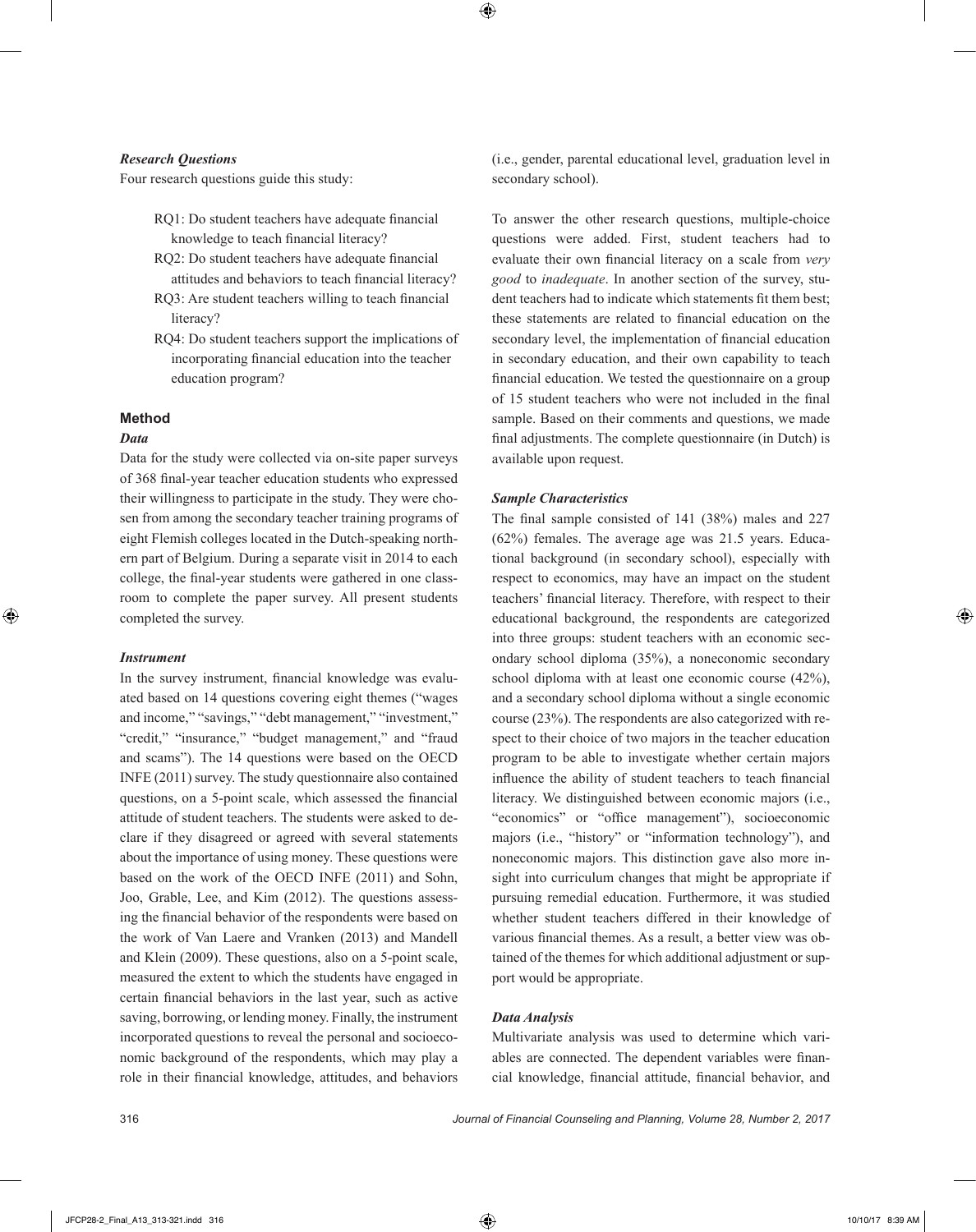general financial literacy, all of which were examined separately. The independent variables were gender, age, parental educational level, type of secondary school diploma, and teacher education program major.

# **Results and Discussion**

In this section, the results of the survey analysis are reported and discussed in conjunction with the research questions.

*RQ1: Do student teachers have adequate financial knowledge to teach financial literacy?*

In accordance with the OECD INFE (2012), a participant who answered 75% or more questions correctly was categorized as having a "good" level of financial knowledge, which may be considered a preferred minimum level for teaching personal finance. Students who completed the survey received an average score of 58%, which is under the proposed standard of 75%. Only 16% of prospective students met the proposed standard; the number of students with an excellent result  $(>85\%)$  was 6%.

Even among those student teachers pursuing an economic major in the curriculum, only 31% demonstrated "good" financial knowledge. Among the other students, this percentage fell to 18% for socioeconomic majors, and 9% for noneconomic majors. The scores of the majority of student teachers were "mediocre" (OECD INFE, 2013), which is regarded as insufficient for teaching financial literacy.

An important message is that the education of student teachers seems to have an impact on their capacity to teach personal finance. To further support this claim, we applied a stepwise multiple regression in which the dependent variable is the financial knowledge score and the independent variables are an educational variable (for the three types of majors in the curriculum) plus control variables (e.g., gender, age, and prior economic education in secondary school). The educational variable is significant (Table 1,  $t =$ 5.38,  $p < .001$ ), which confirms that student teachers' education has an impact on their capacity to teach personal finance. Only a few student teachers with an economic major demonstrated a low level of financial knowledge because only 4% demonstrated a "bad" (and therefore difficult to remedy) level of financial knowledge. One third exceeded the minimum standard. Most of the student teachers with an economic major scored well across all of the financial themes, except for "wages and income" (with a score of only 34%). They seemed to have mastered the themes of "budget control"  $(61\%)$  and "fraud"  $(93\%).$ 

In summary, we find that, on average, student teachers have insufficient financial knowledge to adequately teach financial literacy. However, this lack of financial knowledge can be remedied. We also find that financial courses in teacher education have a significantly positive effect on student teachers' financial knowledge, even when we control for other variables in a multivariate setting. We therefore conclude that investing in teacher education with respect to financial knowledge is both required and effective for improving student teachers' financial knowledge to a sufficient level. When separating financial knowledge into various themes (wages and income, savings, debt management, investments, loans, insurance, budget control, and fraud), we find that the subjects "wages and income," "savings," and "loans" are the least known and therefore deserve special attention in the teacher education program.

| <b>TABLE 1. Regression Model for Financial Knowledge</b> |  |  |
|----------------------------------------------------------|--|--|
|                                                          |  |  |

|                               | <b>Unstandardized</b><br><b>Coefficients</b> |      | <b>Standardized</b><br><b>Coefficients</b> |          | Significance |
|-------------------------------|----------------------------------------------|------|--------------------------------------------|----------|--------------|
| <b>Model</b>                  | SE<br>B                                      |      |                                            |          |              |
| (Constant)                    | 5.830                                        | .930 |                                            | 6.270    | .000         |
| Economic major                | 1.574                                        | .293 | .296                                       | 5.381    | .000         |
| Economics in secondary school | 0.597                                        | .248 | .132                                       | 2.406    | .017         |
| Age                           | 0.094                                        | .042 | .110                                       | 2.247    | .025         |
| Gender                        | $-0.494$                                     | .227 | $-.107$                                    | $-2.183$ | .030         |

*Note*.  $R^2 = .402$ ;  $F = 17.175$ ;  $p < .01$ .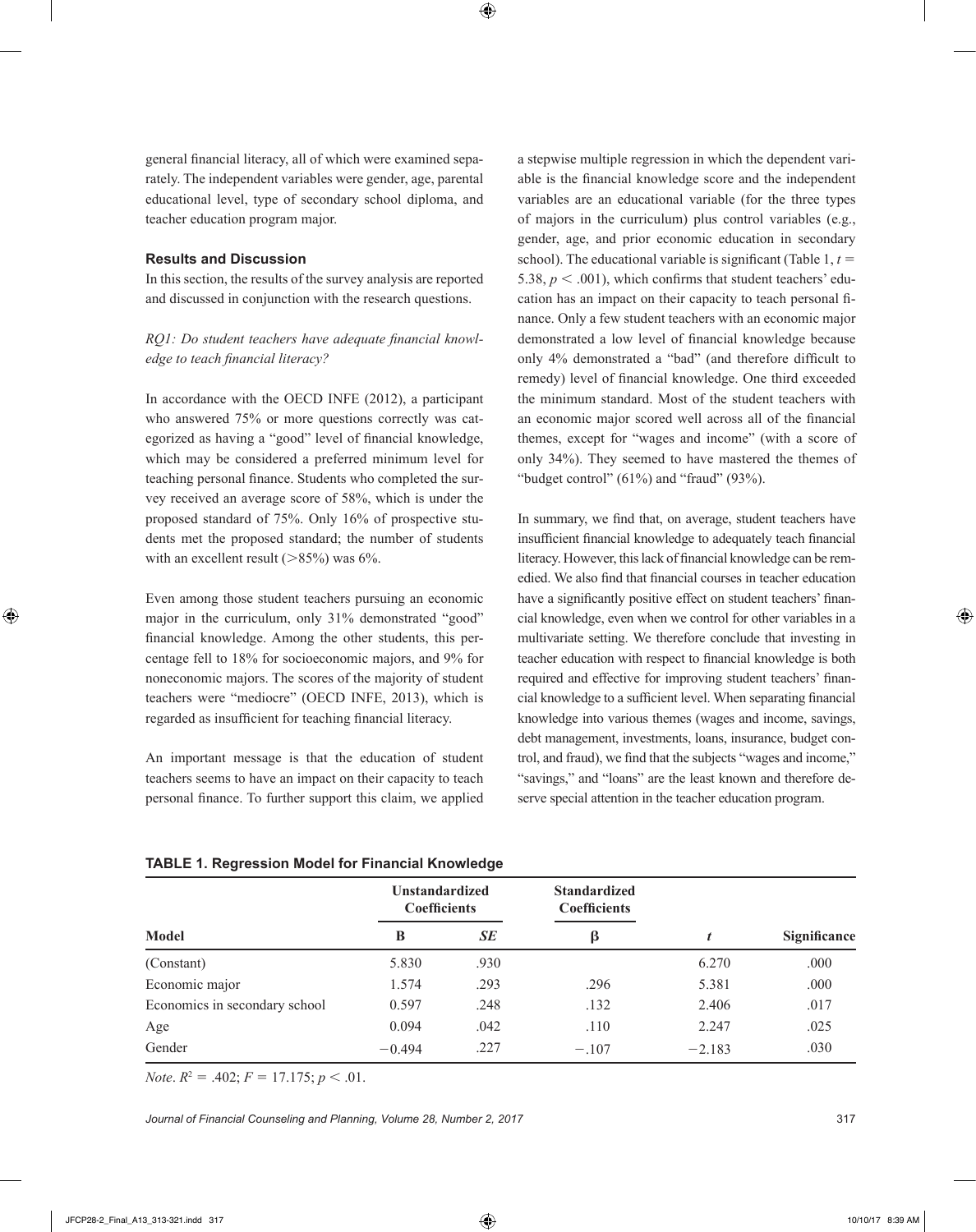# *RQ2: Do student teachers have adequate financial attitudes and behaviors to teach financial literacy?*

Regarding policy implications, it is necessary to analyze the attitudes and behaviors of student teachers with respect to financial-economic issues. Financial knowledge is only one part of financial literacy, along with financial attitudes and behaviors. Together, these three elements provide a comprehensive assessment of student teachers' financial literacy and therefore their capacity to teach the subject.

We measured an average score of 65% for financial behaviors and 57% for attitude, both of which are below the threshold of 75% and thus too low to teach financial literacy. Student teachers therefore lack the proper attitudes and behaviors to set an example for their students. The important policy message here is that financial attitudes and behaviors should have an important role in teacher education in addition to financial knowledge. Moreover, when looking at the correlation between financial knowledge, attitudes, and behaviors, we find that only financial attitudes and financial behaviors are positively correlated ( $r = .36$ ,  $p < .01$ ), meaning that financial attitude is a more important driver for financial behavior than financial knowledge.

We also analyzed financial attitudes with respect to the control variables and found that the educational level is important. We found that lower level student teachers exhibited significantly lower financial attitudes ( $t = -3.07, p < .01$ ). The policy message here is that special attention is required for the lower level student teachers, perhaps in the form of a preparatory financial course.

In summary, this study measures, in addition to financial knowledge, financial attitudes and behaviors. We find, on average, that student teachers have insufficient financial attitudes and behaviors to set a good example for their students. Moreover, we find that, from a correlation analysis, attitude is an important driver for sound financial behavior even more so than financial knowledge. It is therefore important that teacher education not only pays attention to financial knowledge but also develops sound financial attitudes, which are even more important for generating sound financial behavior. We find that financial attitudes and behaviors are less among student teachers with a lower level educational background in particular. These student teachers require special attention, such as in the form of preparatory financial courses.

## *RQ3: Are student teachers willing to teach financial literacy?*

To teach financial literacy, student teachers need both the capacity (including proper knowledge, attitudes, and behaviors, which can be remedied in the teacher education program) and a willingness to teach financial literacy. Otherwise, investing in the teacher education program by improving the capacity of student teachers to teach financial education will not find fruition among youth. Therefore, it is important to measure student teachers' willingness to teach financial education before investing in teacher education programs.

To be willing to teach financial education, student teachers must be convinced not only that they have the knowledge and ability to teach personal finance but also that personal finance education is needed in secondary education. We therefore measure student teachers' perceived financial knowledge, their perceived ability to teach financial education, and their beliefs in the necessity of financial education for youth.

Among student teachers, 35% perceived their financial knowledge as good or excellent and only 30% perceived themselves able to teach financial education; however, this percentage is raised to 74% if they receive extra support in their teacher education program. But, most important, 97% affirmed that financial education should be a necessary topic in secondary education. Student teachers are convinced that financial education is important for youth and should be included in secondary education. However, the teachers had low confidence in their own financial knowledge and ability to teach financial education. Student teachers are therefore prepared to teach financial education if they receive extra support through the teacher education program, which will augment their own financial knowledge and improve their ability to teach personal finance.

In summary, teachers must have not only the capacity to teach personal finance (i.e., financial literacy consisting of proper knowledge, attitudes, and behaviors) but also the willingness to teach personal finance. Otherwise, the investments in teacher education to improve the financial literacy of student teachers will not yield the desired personal finance education among youth. Student teachers are already convinced of the importance of financial education for youth, but their belief in their own financial knowledge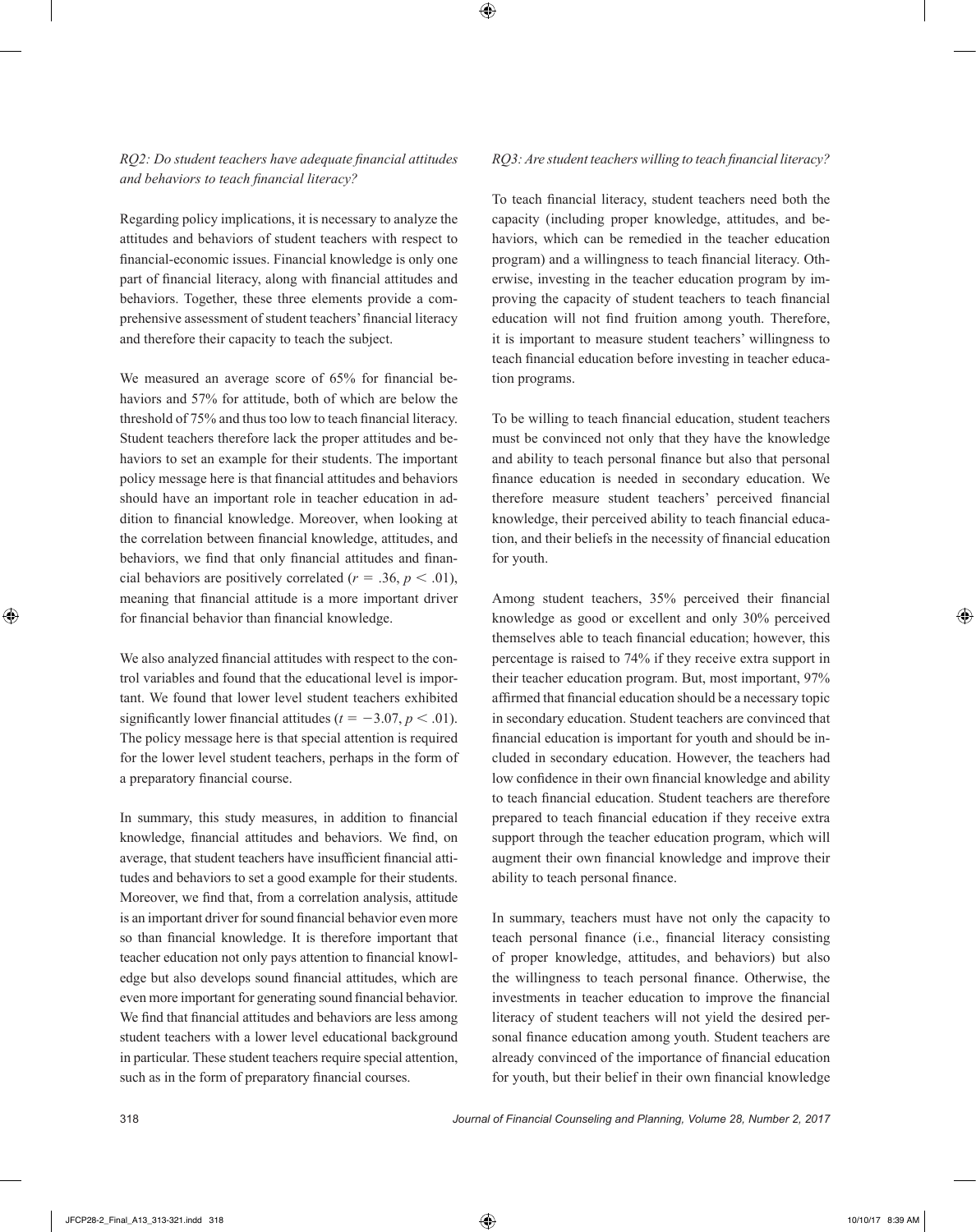and ability to teach financial education is low. Nonetheless, they are prepared to teach financial education if they receive extra support in their teacher education program. So, the investment to include financial education in teacher education will result in more financial education for youth.

# *RQ4: Do student teachers support the implications for the teacher education program?*

In the previous sections, we found that incorporating financial education into the teacher education program is necessary and effective for improving teachers' capacity and willingness to teaching financial literacy to youth. In addition, it is also important that student teachers support the inclusion of financial education into the teacher education program. We therefore measured whether student teachers agree with the statement that the current teacher education program lacks the appropriate amount of financial education, both generally and for certain specific financial topics. We find that 86% of student teachers are not satisfied with the current amount of financial education in the teachers program for any financial topic.

We also asked the student teachers to indicate in order of importance which sources they consult for financial information (parents, friends, school, books, media, Internet sources, job, life experience, government, nongovernmental organization [NGOs], financial agents, or other). We found that "school" ranks only in seventh place, which supports our conclusion that financial education in the teacher education program is too low even for the teachers' personal life, let alone for their ability to teach financial education in schools. We therefore conclude that student teachers will support improvements to the position of financial education in the teachers program.

We elaborated further on the inclusion of financial education in the teachers program by asking student teachers which themes they would like to see in the program. We compared this information with student teachers' financial knowledge across different topics. In general, student teachers believed that all of the topics should be included in the program. More specifically, we see that the small differences in importance correspond well to the differences in their measured financial knowledge. For example, the scores on the topic "wages and income" were the lowest, and student teachers listed this topic as needing the greatest amount of additional education. On the other hand, "fraud," which had the best scores, was in last place in terms of needing additional training. So, we see that student teachers are aware of their areas of knowledge and their corresponding areas of need for additional financial education. This supports the conclusion that student teachers are generally aware of the areas in which they lack adequate financial knowledge and need supplemental financial education.

Student teachers will likely support the introduction of general and thematic financial education into teacher education programs and secondary education. We therefore asked student teachers how they would like to see financial education included in the educational program. The majority of student teachers (66%) support the inclusion of financial topics into existing courses. From a practical point of view, this is an important result because it is also the most logical approach for fitting financial education into an already existing and full program. From a policy perceptive, it is important that student teachers support the most workable approach for incorporating financial education into teacher education programs and secondary education. In summary, incorporating financial education into teacher education programs is not only necessary and effective for improving teacher capacity and willingness but is also supported and considered feasible by the teachers themselves.

# **Conclusion**

This article reveals that the teacher education program needs to be revised to implement financial education in secondary schools in the Flemish education system. By mapping student teachers' financial knowledge, attitudes, and behaviors, this study characterizes student teachers' capabilities and willingness to teach financial literacy. More specifically, we find that (a) student teachers have insufficient financial knowledge and attitudes; (b) financial attitude is the most important driver of financial behavior and therefore needs more appropriate attention in addition to financial knowledge; (c) revising teacher education with respect to financial education would be effective in bringing financial education to youth, as student teachers are convinced that financial education is important and are willing to teach financial topics if they receive support from their teacher education program, which can help them overcome their fears that they lack the necessary knowledge and skills to teach the material; and (d) student teachers support the inclusion of both general and thematic financial education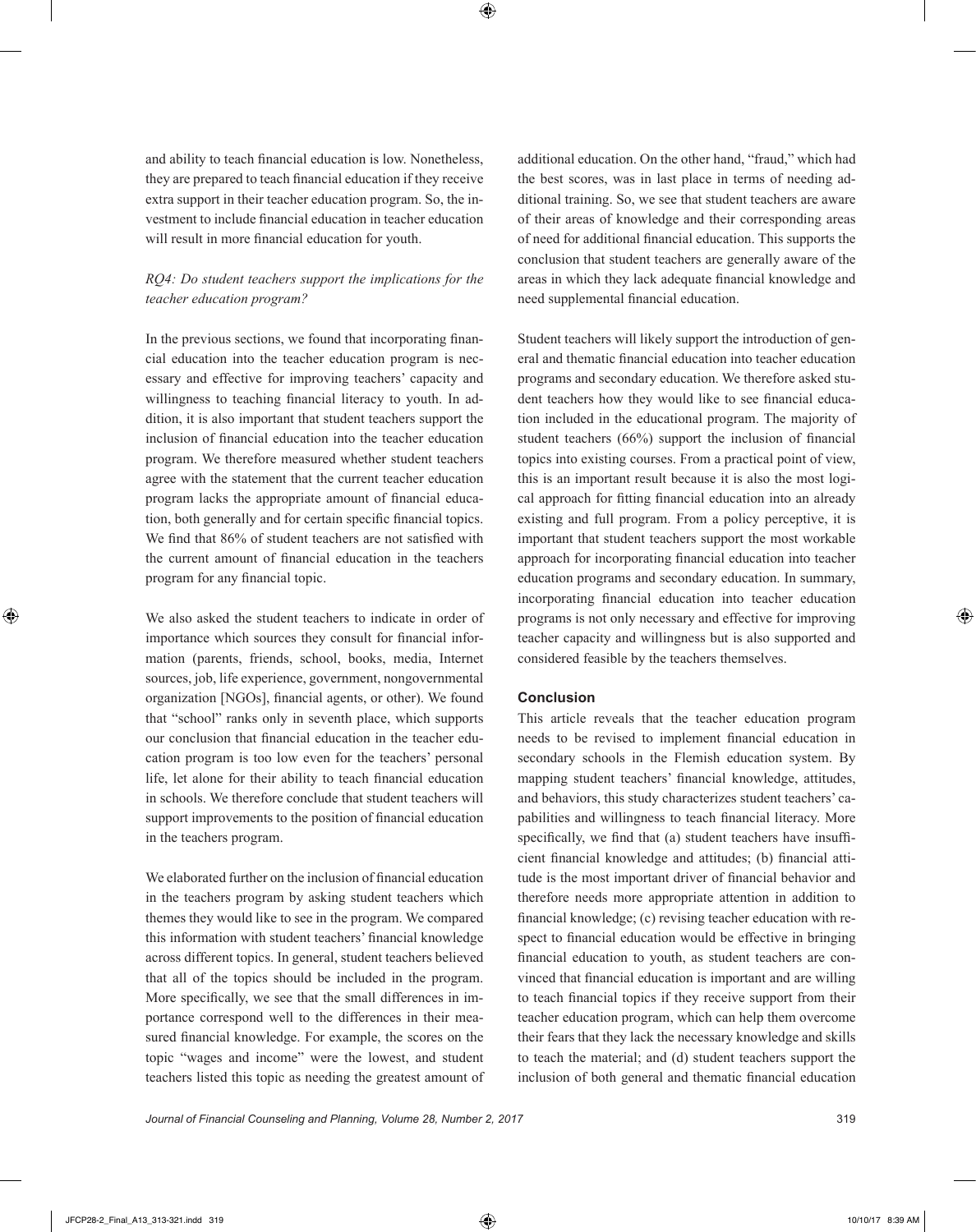into the teacher education program and advocate for incorporating financial topics into existing courses, which is the most logical approach.

We find that revisions to the teacher education program are required for improving the capacity and willingness of student teachers to teach financial literacy and that student teachers support these changes. The results of this study provide a basis for educational policymakers to assess the need for additional financial education and to formulate recommendations for improving teachers' educational curriculum and stimulating financial training during the careers of teachers. Other possibilities include promoting opportunities for cooperation between the Flemish government and external organizations such as the financial industry, private initiatives, and financial counselors and planners. The current curriculum of Flemish teacher training for secondary education supports the implementation of financial education (Vlaamse Regering, 2008). Other stakeholders, such as the Flemish minister for education and the Flemish education council (Vlor), which is made up of representatives across the educational, socioeconomic, and sociocultural domain and gives advice to the Flemish minister for education, must also be convinced of the importance of financial education. After all, as Baron-Donovan, Wiener, Gross, and Block-Lieb (2005) demonstrated, with the right financial training, teachers with very different backgrounds can become quality financial educators.

Suggestions for further research are the exploration of other factors relevant in explaining the financial knowledge, attitude, behavior, and literacy of student teachers, and the investigation of how financial education should be implemented in the teacher education program. A shortcoming of this study is the lack of insight into the willingness of the government to consider the suggestions made in this study.

# **References**

- Archuleta, K. L., Dale, A., & Spann, S. M. (2013). College students and financial distress: Exploring debt, financial satisfaction, and financial anxiety. *Journal of Financial Counseling and Planning*, *24*(2), 50–62.
- Baron-Donovan, C., Wiener, R. L., Gross, K., & Block-Lieb, S. (2005). Financial literacy teacher training: A multiple-measure evaluation. *Financial Counseling and Planning*, *16*(2), 63–75.
- Bowen, C. F. (2002). Financial knowledge of teens and their parents. *Financial Counseling and Planning*, *13*(2), 93–102.
- Britt, S. L., Canale, A., Fernatt, F., Stutz, K., & Tibbetts, R. (2015). Financial stress and financial counseling: Helping college students. *Journal of Financial Counseling and Planning*, *26*(2), 172–186.
- Cha, K.-W., & Weagley, R. O. (2002). Higher education borrowing. *Financial Counseling and Planning*, *13*(1), 61–74.
- Danes, S. M., & Haberman, H. R. (2007). Teen financial knowledge, self-efficacy, and behavior: A gendered view. *Financial Counseling and Planning*, *18*(2), 48–60.
- Danes, S. M., Huddleston-Casas, C., & Boyce, L. (1999). Financial planning curriculum for teens: Impact evaluation. *Financial Counseling and Planning*, *10*(1), 26–39.
- Denhart, C. (2013, July 8). How the \$1.2 trillion college debt crisis is crippling students, parents and the economy. *Forbes*. Retrieved from https://www .forbes.com/sites/specialfeatures/2013/08/07/how-thecollege-debt-is-crippling-students-parents-and-theeconomy/#3cc6d4c2e171
- Dilworth, J. L., Chenoweth, L. C., & Engelbrecht, J. (2000). A qualitative study of the money goals of college students and their parents. *Financial Counseling and Planning*, *11*(2), 33–42.
- Friedline, T. (2014). The independent effects of savings accounts in children's names on their savings outcomes in young adulthood. *Journal of Financial Counseling and Planning*, *25*(1), 69–89.
- Goetz, J. W., Mimura, Y., Desai, M. P., & Cude, B. J. (2008). HOPE or No-HOPE: Merit-Based college scholarship status and financial behaviors among college students. *Journal of Financial Counseling and Planning*, *19*(1), 12–19.
- Hayhoe, C. R., Leach, L., Allen, M. W., & Edwards, R. (2005). Credit cards held by college students. *Financial Counseling and Planning*, *16*(1), 1–10.
- Huston, S. J. (2010). Measuring financial literacy. *The Journal of Consumer Affairs*, *44*(2), 296–316.
- Jones, J. E. (2005). College students' knowledge and use of credit. *Financial Counseling and Planning*, *16*(2), 9–16.
- Kim, J., & Chatterjee, S. (2013). Childhood financial socialization and young adults' financial management. *Journal of Financial Counseling and Planning*, *24*(1), 61–79.
- Kim, J., Chatterjee, S., & Kim, J. E. (2012). Outstanding AFCPE® conference paper: Debt burden of young adults in the United States. *Journal of Financial Counseling and Planning*, *23*(2), 55–67.